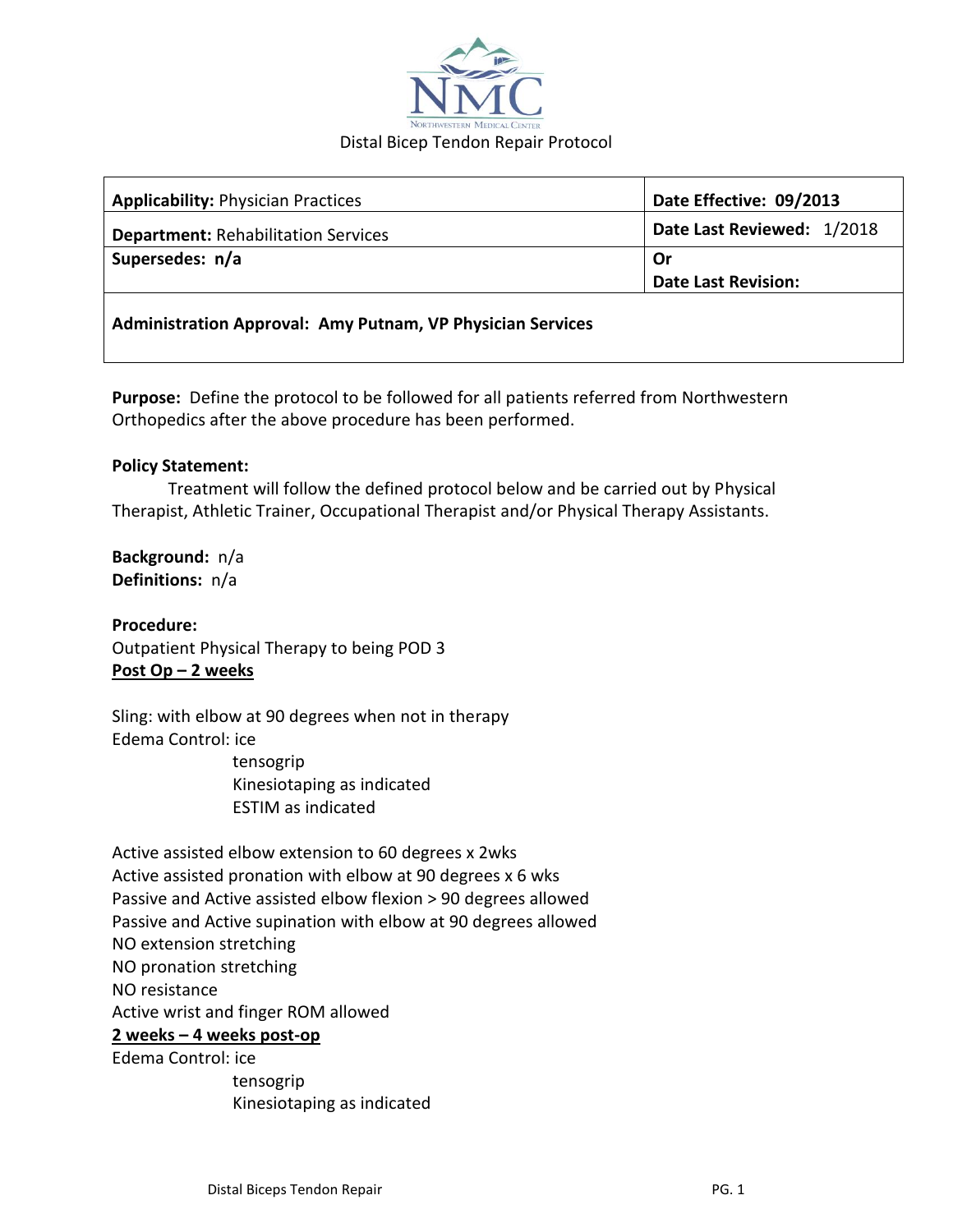

ESTIM as indicated

Active assisted elbow extension to 45 degrees x 2wks

NO extension stretching

NO pronation stretching

NO resistance

Shoulder active and passive ROM as needed based on evaluation, avoiding excessive shoulder extension

Continue Passive and Active assisted elbow flexion > 90 degrees and Passive and Active supination with elbow at 90 degrees

May initiate scar massage

# **4 weeks – 6 weeks post-op**

Edema Control: ice

 tensogrip Kinesiotaping as indicated ESTIM as indicated

Sling: with elbow at 90 degrees when not in therapy

Active assisted elbow extension to 30 degrees x2 wks

NO extension stretching

NO pronation stretching

NO resistance

Continue active assisted elbow flexion

May use putty for grip strengthening

# **6 Weeks post-op**

sling may be discontinued

Full active range of motion allowed

May now start Active combined motions (pronation with elbow extension)- no stretching Isometric triceps contraction elbow at 90 degrees allowed

Progress grip strengthening activities slowly, may initiate light progressive wrist strengthening

#### **8 weeks post-op**

May begin light resistance progressing slowly to full resistance at 12 weeks (may begin light stretching for ROM deficits, may begin light weights for strengthening)

## **12 weeks post-op**

Full progressive strength training allowed Biceps isometrics allowed

**Note Well:** n/a **Monitoring Plan:** rehab chart audit **Related Policies:** n/a **References:** n/a

**Reviewers:** Rehab and Orthopedics